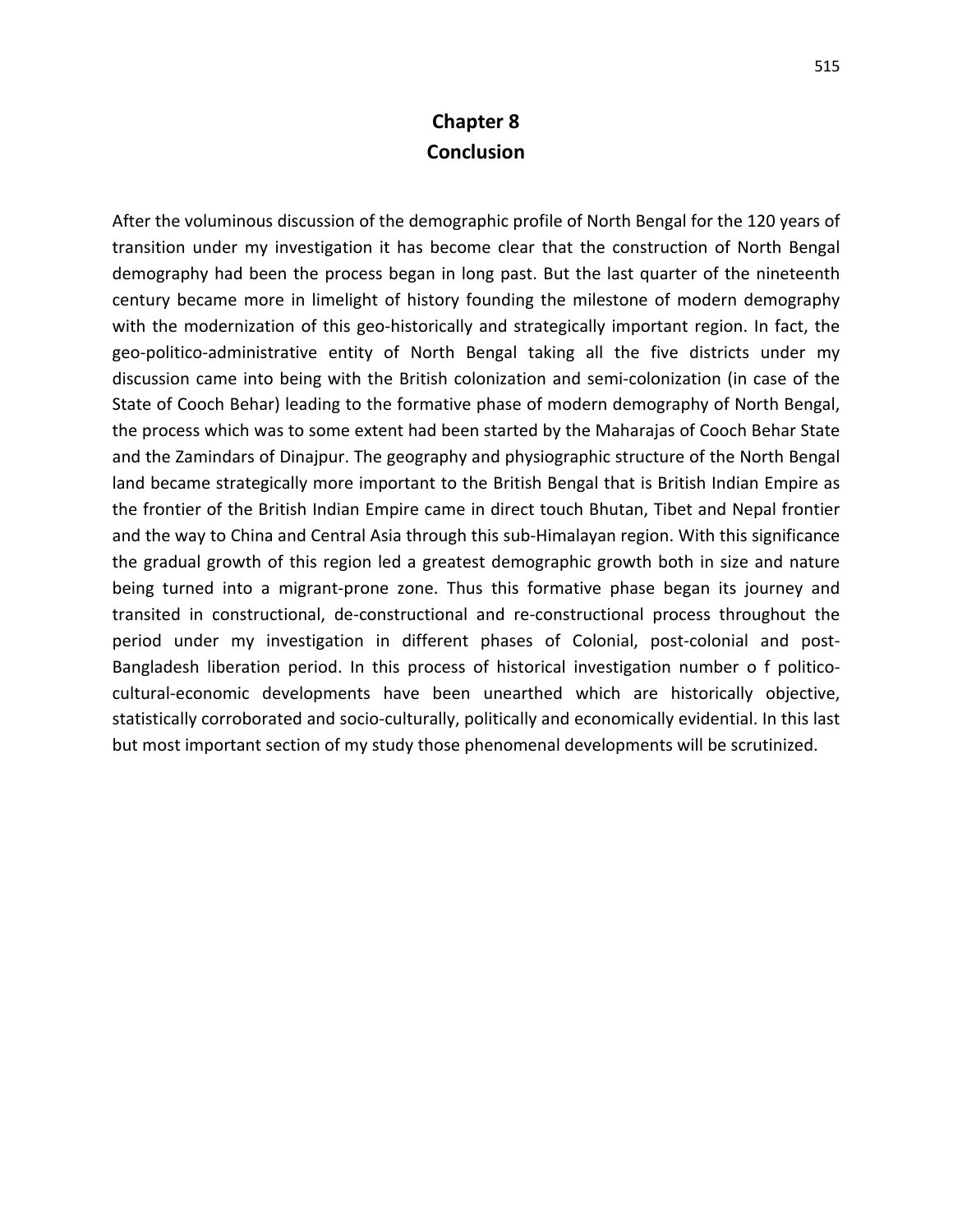The first and foremost thing to bring into notice is the sizable growth and proportional development in population of North Bengal. in this process during the first phase of the colonial period (1872-1901) North Bengal witnessed a growth of 25.75 percent from 3.2 million population in the region to 4.05 million population in its periphery. And if we compare with that of the census record or 1881, the more accepted accurate data it becomes it grew in 13.76 percent from 3.5 million of total population in 1881 to 4.05 million total population of the region. And if we study the graphical presentation of the growth in the ingredient districts on North Bengal it will be found that the district of Dinajpur with largest proportion of territory always contained the highest number and proportion of population in North Bengal. After Diajpur the district of Malda stood second followed by Cooch Behar , Jalpaiguri and Darjeeling with a small population compare to other. It is interesting to see that during the first two decade of my study Jalpaiguri remained behind the State of Cooch Behar but left the State behind since 1891. This indicates the growth of the district after its formation a new district. And it was the British rule was responsible for this growth. On the other Malda always remained at the level of waists in compare to the district of Dinajpur.

During this period the two bulks of Religious community were the Hindus and the Muslims in North Bengal. This varied from 56.62 percent Hindu population in 1881 to 56.36 percent in 1901 of total population with a tiny decline. On the other in Muslim population it varied from 42.55 percent in 1881 to 39.65 percent in 1901 of total population with small decline. This change in balance of composition of population was due to the growth of large volume of Buddhists and others that is the tribal religious followers. However the two districts in the southern part of North Bengal remained unchanged in balance of Hindu-Muslim population composition carrying the Muslims little more than half of the population and the Hindus little less than the half of the total population in the district of Dinajpur and carrying the opposite ratio of Hindu-Muslim population in the district of Dinajpur. The state of Cooch Behar also remained more or less balanced in carrying Hindu–Mulsim having the Muslims little below the half of the total Hindu population during this period (1872-1901). The change in balance in religious demography in North Bengal, therefore, indicated towards Drjeeling –Jalpaiguir belt and it has been found the proportion of Hindu population more grew than the Muslims. The much growth in Buddhist population in Darjeeling district also was responsible for it. However, this equation change indicates of immigration of Hindu peoples in the region.

If we examine the caste composition of North Bengal demography it will be found that about one quarter of the total population of North Bengal was comprised by the Koch, Pali, and Rajbanshi people during 1872. In this Dinajpur-Jalpaiguir-Cooch Behar belt was mostly dominated by these communities, the largest share of whom was taken by the district of Dinajpur. In Cooch Behar State above 20 percent of the total population was consisted by totally the Rajbansis. In Dinajpur they constituted about thirty percent of the total population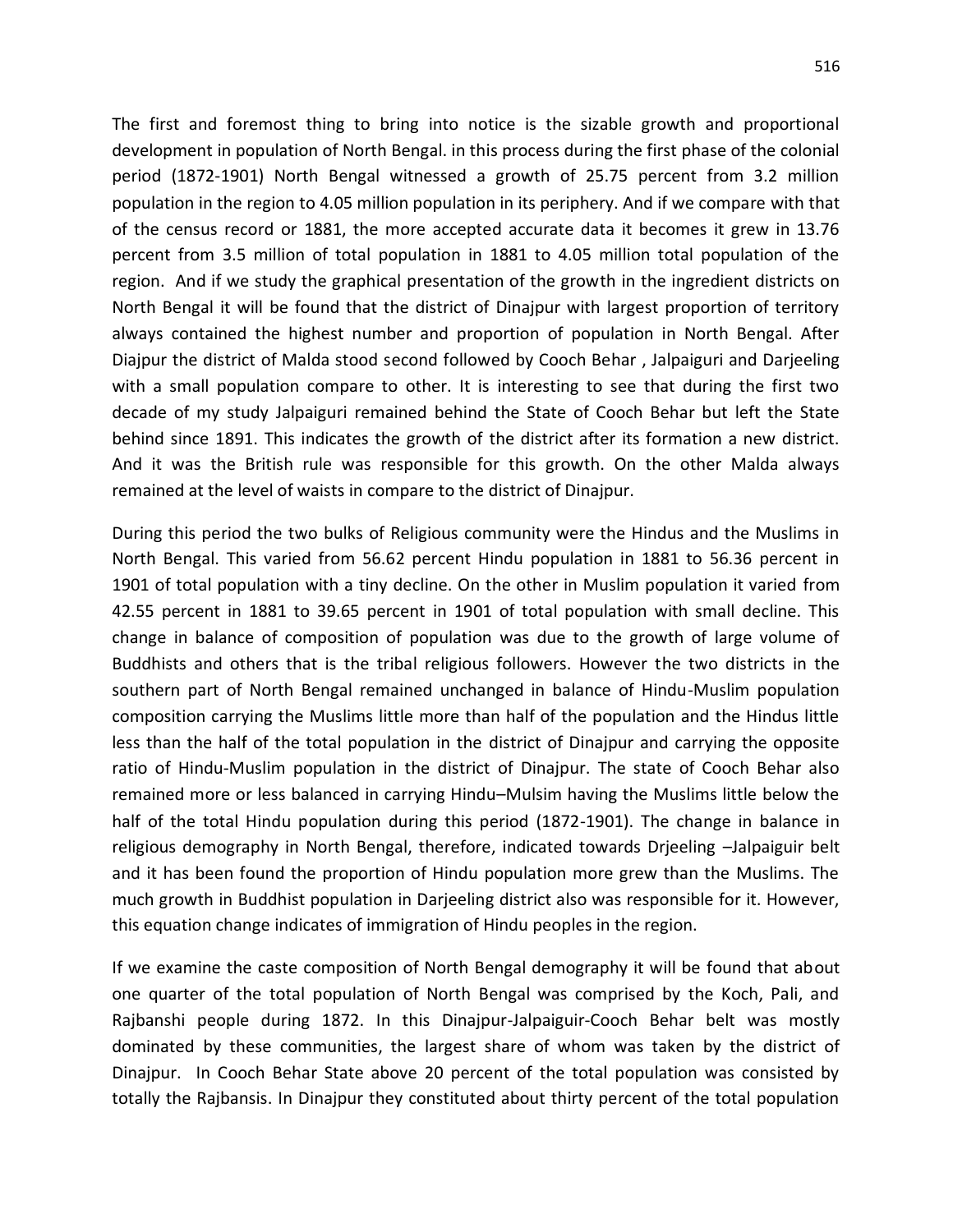and more than sixty percent of the total Hindu population. Both in Jalpaiguri and Cooch Behar the Rajbansis constituted the largest caste where as in Dinajpur the Pallias constituted the largest single caste. In Darjeeling and Malda they were in a small proportion though in Darjeeling in compare to the total population it was considerable. However the transition in 1901 was great in this composition. During this transition the Rajbansis together with the Paliya nd Koch reached to 31 percent of the total population and most importantly 54.73 percent of the total Hindu population. In this the largest contribution was of the Dinajpur district followed by the State of Cooch Behar and Jalpaiguri district. This time the Rajbansis contained about sixty percent of the total population and about 85 percent of the total Hindu population of the State. In Dinajpur they were 68.78 percent of totl Hindu population and in Jalpaiguri about sixty percent of total Hindu population. The tribal population constituted a good strength in the districts Dinajpur and Jalpaiguri 7.14 percent and 10.95 percent of total population respectively.

During the period from 1901 to 1941 the population size North Bengal developed from 40.05 million to 52.66 million with a growth rate of about 30 percent on the population of the census year 1901. In this the largest share was of the district of Dinajpur having about 39 percent share in 1901 to about 37 percent share in 1941 with about 2 percent decline in the proportion of the total North Bengal population. Malda stood second carrying 22 percent in 1901 to 23 percent of total North Bengal population of 1941. Jalpaiguri and Darjeeling grew from 19 percent and 6 percent to 21 percent and 7 percent respectively. The State of Cooch Behar lagged 2 percent from 14 percent to 12 percent durig 1901 to 1941. However it does not mean loss of population. It was the large increase of Jalpaiguri and Darjeeling leading the changes in balance.

It is very important that during the census year of 1941 the population of Hindus was retuned as 41.28 percent Much lower than the half of the total population of the Province leading to the amount of the Muslims54.29 percent of total population Much higher than the half of the province. North Bengal following the same line recorded 5.2 million people of Muslim origin having 41.22 percent share of Muslim population in its territory. Thus the Muslim population of North Bengal shared about 6.50 percent of the total population. Another important aspect of the demographic profile during this decade was the considerable number and portion of the tribal people sharing 12.77 percent of the total population of North Bengal in compare to the State's share of 3.13 percent among the total population. This is important that during this decade there was decline of a small amount in growth of population of both in Hindus and Muslims and both in the State and in North Bengal, though the rate of decline was more among the Hindus than the Muslims. This was due to the appearance of greater volume of tribal population in the region. The Muslims in Malda became constituted 56.79 percent of the total population, in Dinajpur 50.20 percent, in Jalpaiguri 23.08 percent and in Cooch Behar State 37.87 percent. On the other there was a fall of people belonged to the Hinduism throughout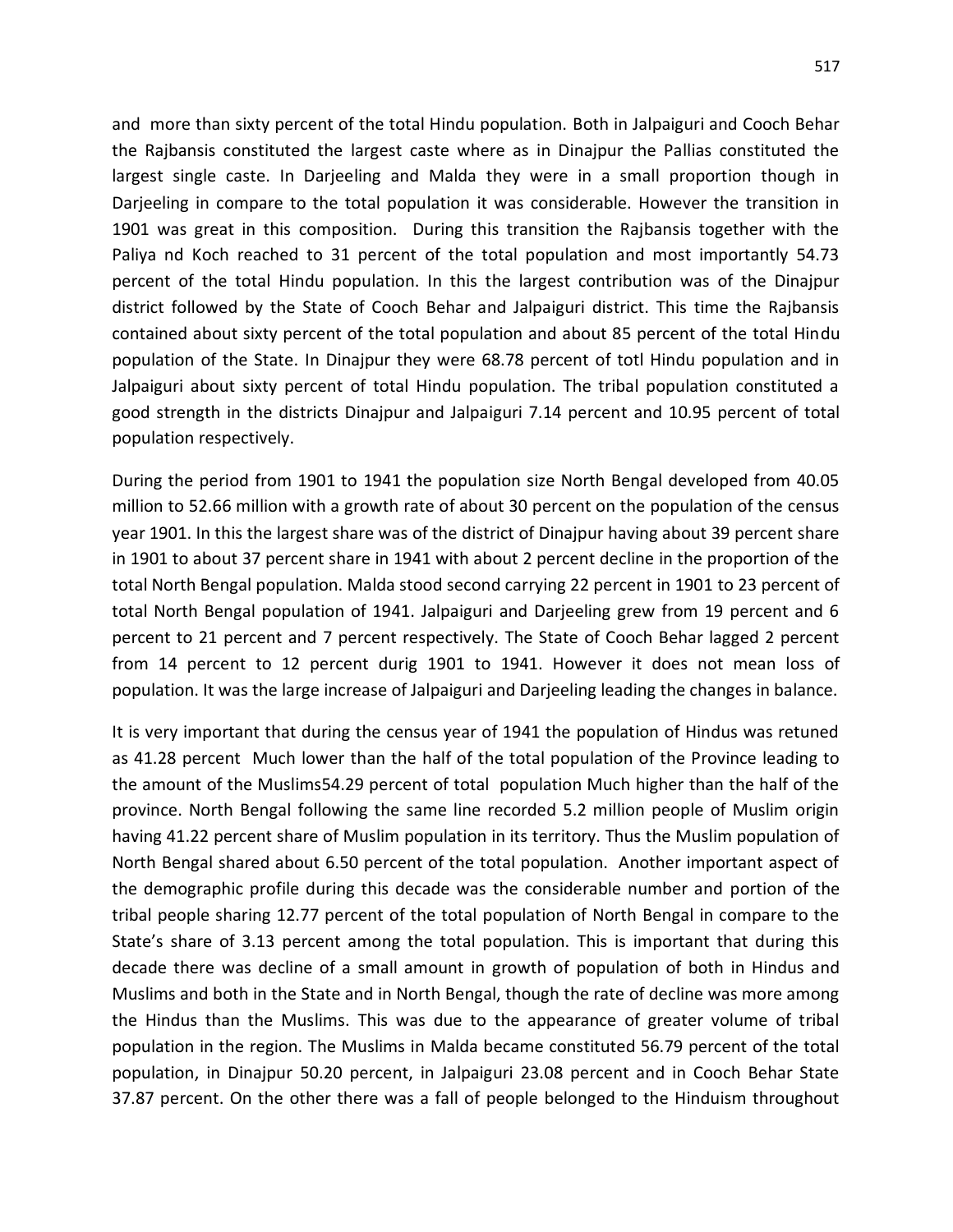North Bengal. This decline was much high in Jalpaiguir-Darjeeling region. This was due to the changing of the people belonged to tribal community their religious recognition at least in official level led to this decline and it is more interesting that if he Buddhists and the Tribal, as religions if taken together they formed the major portion of the population in marginal level in the district of Darjeeling. They formed 48.86 percent in compare to the 47.42 percent of the total population and in Jalpaiguri they singly formed 25.63 percent of the total population. However, the State of Cooch Behar was witnessed the growth in Muslim population in State. This was because the tribal people in the State always remained insignificant in number. As a whole North Bengal was constituted by 44.26 percent Hindus, 41.22 percent Muslims and 13.62 percent tribal population.

During this census period the Rajbansis constituted the largest bulk of the Scheduled caste people in North Bengal. According to the Census return they formed 17.36 percent of the total population and 71.86 percent among the total Hindu population in the district. In Jalpaiguri district they formed 25.80 percent of the total population and 55.95 percent of the total Hindu population in of the district. Though the data for the State of Cooch Behar was not available, but in the previous census to that it had been seen that the Rajbasis formed the largest single caste in total and Hindu both the population of the State. In Darjeeling they formed 5.80 percent of the total population and 12.24 percent of the total Hindu population. Among the tribal people in Dinajpur and Malda the Santals were predominant and Jalpaiguirand Darjeeling the Oraons were predominant.

During post-partition period the population of North Bengal transited from 5.2 million in 1941 to 3.6 million in 1951 with curtailment of area from 11517 square miles in 1941 to 7614.8 square miles in 1951. With a loss of33.89 percent of total land the loss of population was 29.95 percent. It is clear from the linear pie and bar graph that the partition affected districts of North Bengal concerning demography were the districts of Malda, Dinajpur and Jalpaiguir. But if take the post-partion thanas into account in relation to that of the pre-partition 1941 census year there was 11.05 percent growth in population in the district of Malda and the police stations of Kaliachak and Manikchak remained dense areas of the district. In the same way if the population of the pre-partition census of the post-partition police stains of the district of Dianjpur (After then will be called) West Dinajpur then it will be found that 23.49 percent growth in the district population happened. In Darjeeling the growth was 18.30 percent having large increase in the three sub-divisional owns of Darjeeling, Kusion and Kalimpong and greatest increase being in Siliguri, about triple in compare to 1941, indicating its urban expansion and growth. However, in Jalpaiguri the growth was less of 8.14 percent. The growth of population in Cooch Behar was less of 4.73 percent. Thus for partition though relatively there was loss of territory and population in North Bengal in practical if the post-partition area of the region is taken in account then the growth of 12.11 percent as a whole was witnessed by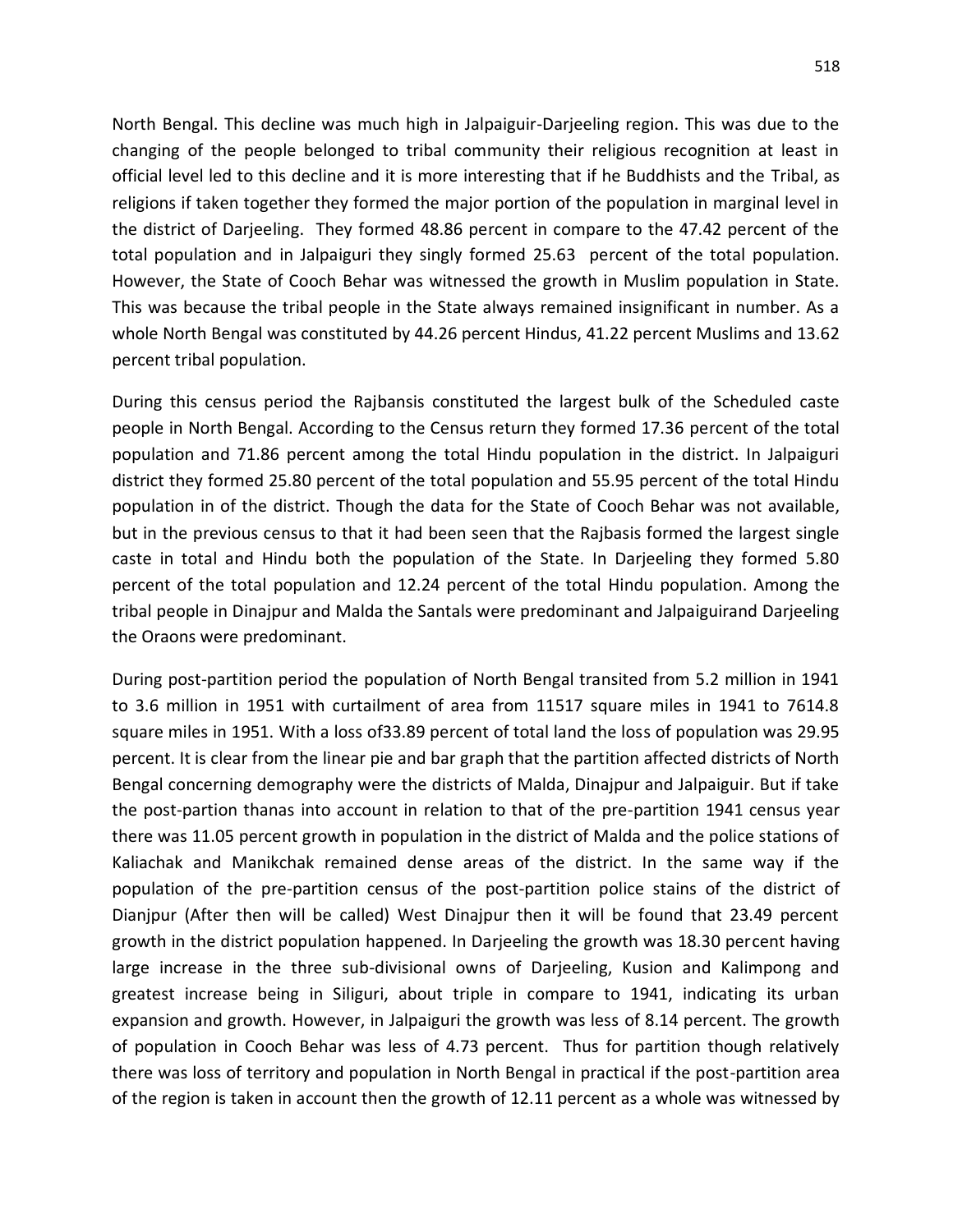North Bengal. Most importantly in proportion to the total population of North Bengal a balance may be noticed in post-partition period which is clearer from the graphical presentations.

During post-partition period in 1951 North Bengal constituted by 2.69 million Hindus, 0.85 million Muslims and 0.09 million tribal people sharing 73.14 percent, 23.10 percent and 2.49 percent of the total population of North Bengal. However, there was a large decline in the people returned as belonged to tribal religion. This might have been due to the recognition of Hindu religion by the tribal people and their recognition in the Hindu society. Only 97 persons in the district of Malda returned as belonged to tribal religion. The partition periodic Hindu-Muslim fiascos might have impact on the tribes to declare them the Hindus. During this period the Hindus constituted 62.92 percent and the Muslims 36.97 percent in the district of Malda. The Muslim agglomeration was found in southern part of the district. The district of Malda constituted 69.30 percent Hindus, 29.94 percent Muslims and 0.27 percent tribal population in the district. Dinajpur lost areas containing 526914 persons Hindus, 756824 persons Muslim and 84551 persons tribes. With this the newly formed West Dinajpur district contained 69.30 percent Hindu population, 29.94 percent Muslim population; Jalpaiguri contained 84.18 percent Hindus and 9.74 percent Muslims and 2.79 percent Christian peple; Dajeeling contained 81.71 percent Hindus, 1.44 percent Muslims, and 2.77 percent Christian people and district of Cooch Behar contained 70.90 percent Hindus and 28.94 percent Muslims. The decline of population in tribal religion is corroborated by the facts of Hinduization and the growth of Hindu population.

During this time the district of Cooch Behar contained 40.15 percent Scheduled Castes and 0.39 percent Scheduled tribes, the district of Jalpaiguri contained 25.72 percent SC population and19.70 percent ST populations, Darjeeling contained 5.86 percent SC and 9.89 percent ST populations, the district of West Dianjpur contained 17.09 percent SC and 17.24 percent ST populations and the district of Malda contained 14.55 percent SC and 8.58 percent ST populations in the district. There was decline in proportion of SC and ST populations in all the districts of North Bengal barring Cooch Behar and Malda where there was growth in ST population. There was 67.21 percent Non-Backward caste and in West Dinajpur they formed 61.56 percent of the total population. The Rajbansi people during this time constituted 9.37 percent of total population in West Diajpur,18.89 percent in Jalpaiguri, 3.57 percent in Darjeeling, 37.58 percent in Cooch Behar district.

During the period from 1951 to 1971 the size of the population of North Bengal transited from 3.68 million to 7.41 million in numbers. It has also been seen that since 1951 the highest bar of for the population in the districts was of Malda and the Bar of Jalpaiguri became higher than that of West Dinajpur in the graph. But astonishingly the district of West Dinajpur again turned into top among the districts of North Bengal concerning the population size. During this time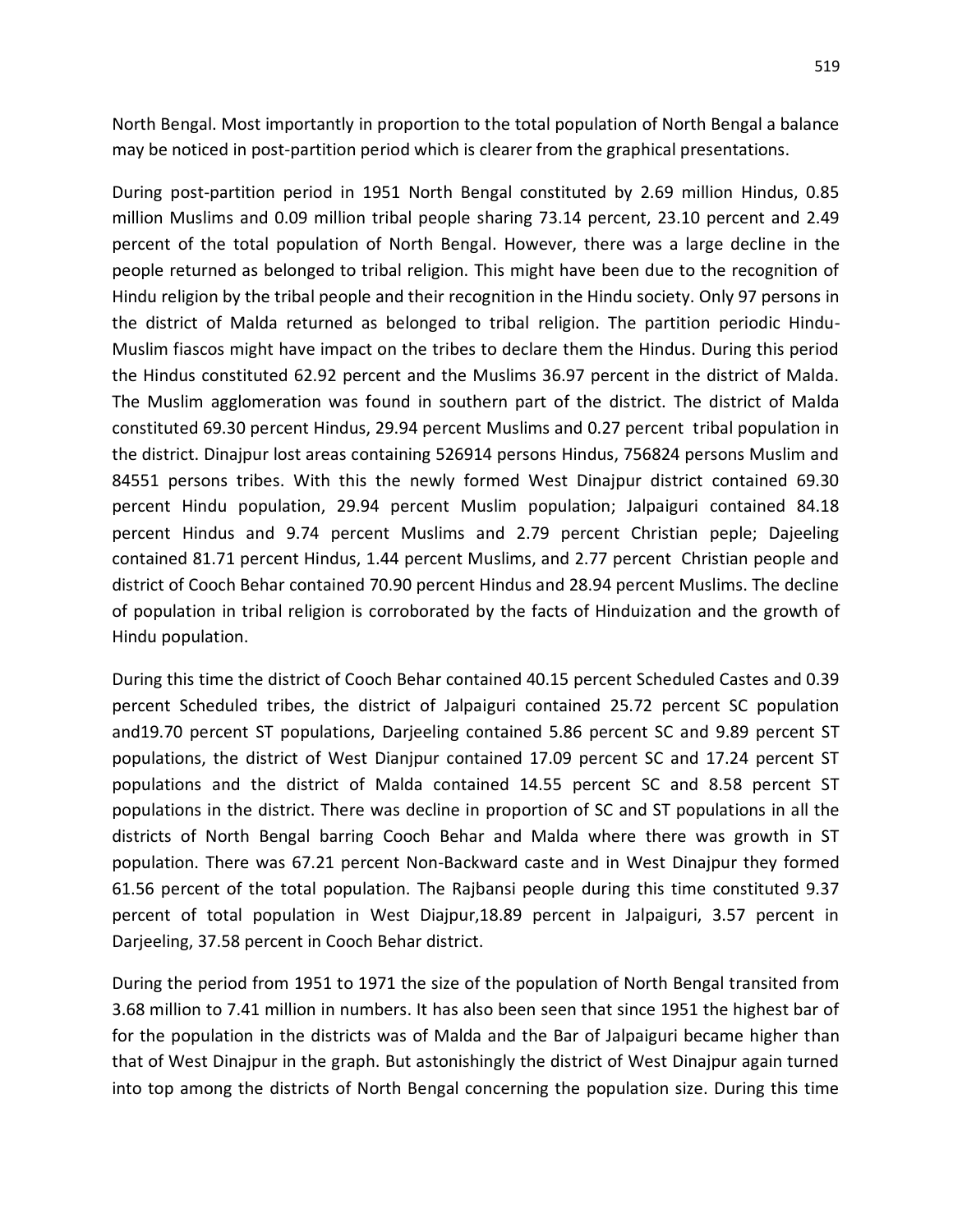the district of Malda came below the population size of West Dinajpur and Jalpaiguri since 1961. The volume of increase of population in North Bengal was large having 33.68 percent over the population of the previous decade. **<sup>1</sup>**During the period between 1951 and 1971 Malda witnessed growth from 9.37 lakhs to 16.12 lakhs, the district of West Dinajpur from 7.20 lakhs to 18.59 lakhs, the district of Dajeeling from 4.45 lakhs to 7.82 lakhs, the district of Jalpaiguri from 9.15 lakhs to 17.50 lakhs and Cooch Behar from 6.71 lakhs to 14.14 lakhs. So a voluminous growth in size in population of the North Bengal districts happened during this time.

Within period of 1951 and 1971 there was little bit decline in the Hindu population in North Bengal from 73.14 percent in 1951 to 72.16 percent in 1971 and the little rise among the Muslims from 23.10 percent in 1951 to 24.86 percent in 1971. The Christians and the Buddhist also became important having 1.45 percent and 1.43 percent in the region. The rise of Christianity was spectacular in North Bengal during this time. The Hindus constituted 56.63 percent and the Muslims 43.13 percent of the total population of the district of Malda. In the district of West Dinajpur the Hindus contained 63.06 percent and Muslims 35.89 percent, in Darjeeling the Hindus werein81.45 percent and the Muslims in 3.00 percent, in Jalpaiguri the Hindus were 86.80 percent and the Muslims were 8.97 percent and in Cooch Behar the Hindus were 78.56 percent and the Muslims became 21.25 percent. So, though there was no decrease in the Muslim population we may find the proportional increase of the Hindus and decrease of the Muslims and this was happened due to the large volume of Hindu Bengali immigration leading to the growth of Hindu people's proportion in North Bengal.

During this time North Bengal consisted by the 27.69 percent SC people and 12.13 percent ST people. The district of Darjeeling became constituted by 12.57 SC and 13.89 percent ST population, the district of Jalpaiguri had 34.02 percent SC and 24.49 percent ST population, Cooch Behar with 47.03 percent SC and 0.75 percent ST people, West Dinajpur contained 23.10 percent SC and 11.90 per cent ST population and the district of Malda had 16.48 percent SC and 8.11 percent ST population. The Rajbansis constituted 32.06 percent of the SC population in the district of Darjeeling the second highest being the Kamis (20.40 percent), in Jalpaiguri the Rajbansis 55.29 percent and the second highest being the Namasudras(9.91 percent), in Cooch Behar the Rajbsnsis 72.37 percent and the Namasudras being second (10.11 percent), in West Dinajpur the Rajbansis 31.42 percent, the Paliyas being second (28.49 percent) and in Malda the Rajbansis 19.08 percent and the Namasudras being the second (9.06 percent )in the district population. Regarding tribal population Oraon in Darjeeling –Jalpaiguir belt, Santals in Malda-West Dinajpur belt was in higher percentage and in large volume.

During the period from 1971 to 1991 the size of the population of North Bengal transited from 7.41 million to 12.02 million million in numbers. During the period between 1971 and 1991 Malda witnessed growth from 16.12 lakhs to 26.37 lakhs, the district of West Dinajpur from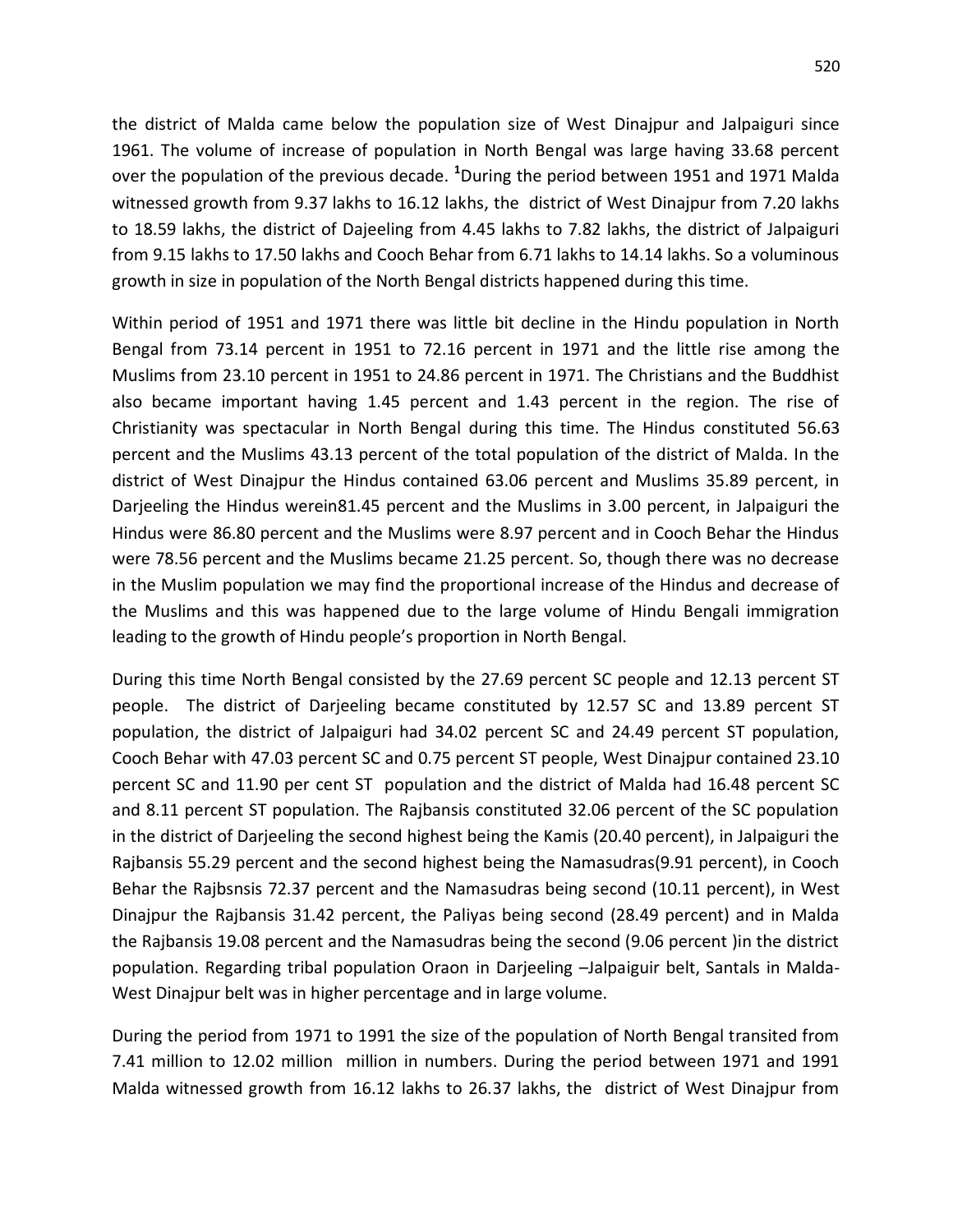18.59 lakhs to 31.27 lakhs, the district of Dajeeling from 7.82 lakhs to 12.99, the district of Jalpaiguri from 17.50 lakhs to 28.00 lakhs and Cooch Behar from 14.14 lakhs to 21.71lakhs. So a voluminous growth during the post-bangladesh liberation period has been found here and North Bengal crossed the boundary of 10 million populations. Duirng this period the West Dinajpur district became the largest scorer of population in North Bengal district. It is very important that the population Jalpaiguri remained above second after West Dinajpur since 1961 and Cooch Behar remained in same distance all the time in size of population. Beginning journey with 3.2 (1872) or 3.5 (1881) million North Bengal have been growing absorbing number of populational tend in its bag and reached to its versatile demographic physic with one crore and two million population.

During the 1971-1991 periods North Bengal carried on from 72.16 percent to 69.63 percent population belonging to Hinduism with a good proportion of decrease. On the other the Muslims population transited from 24.86 percent of total population in 1971 to 26.99 percent in 1991 and this proportion was constituted by with the growth of 23.61 percent of Hindu population and 36.51 percent increase of Muslim population in compare to the previous decade. The Christians people grew in this period in a very large number and became 200699 during 1990s. Thus North Bengal alone contributed 52.34 percent of Christian population of the State of West Bengal. On the other in same decade North Bengal occupied share of 92.14 percent of the Buddhist population of the State. There were good number of Sikhs and Jains also in different parts of North Bengal during this period.

Regarding SC and ST population 30.20 percent population was constituted by the SC peoples and 10.47 percent people constituted the ST population of this region. So both SC and ST together they formed 40.67 percent of the total population of this region. The ratio of the SC and ST population in North Bengal districts were in 1991 in Malda SC 18.12 percent and ST 6.50 pecent; West Dinajpur SC 29.02 percent and ST9.83 percent; Darjeeling SC 16.15 percent and ST 13.78 percent; Jalpaiguri SC 35.16 percent and ST 21.04 percent and Cooch Behar SC 51.76 percent and ST 0.61 percent. It is important that the Rajbansis and the Namasudras formed the two majore bulk of SC population in Malda having 24 percent and 17.47 percent of the SC population. Interestingly enough that the Namasudras increased by 45.88 percent. The Rajbansis singly formed 53.95 percent and the Namasudras 11.57 and he Paliyas 11.57 percent in West Dinajpur. In Darjeeling the Rajbasnis constituted 46.10 percent and the Namasudras 14.05 percent. Rajbansis in Jalpaiguri constituted 63.33 percent of the total SC population and the Namasudras 22.66 percent of the SC population in the district. In Cooch Behar the Rajbansis constituted 77.03 percent of the SC and the Namasudras 13.02 percent. With all these the profile of demography developed in the last quarter of the twentieth century on the basis of which the course of history of North Bengal proceeded journey with multi-lineal developments and multi-lineal interpretations from the intellectuals of all the disciplines and all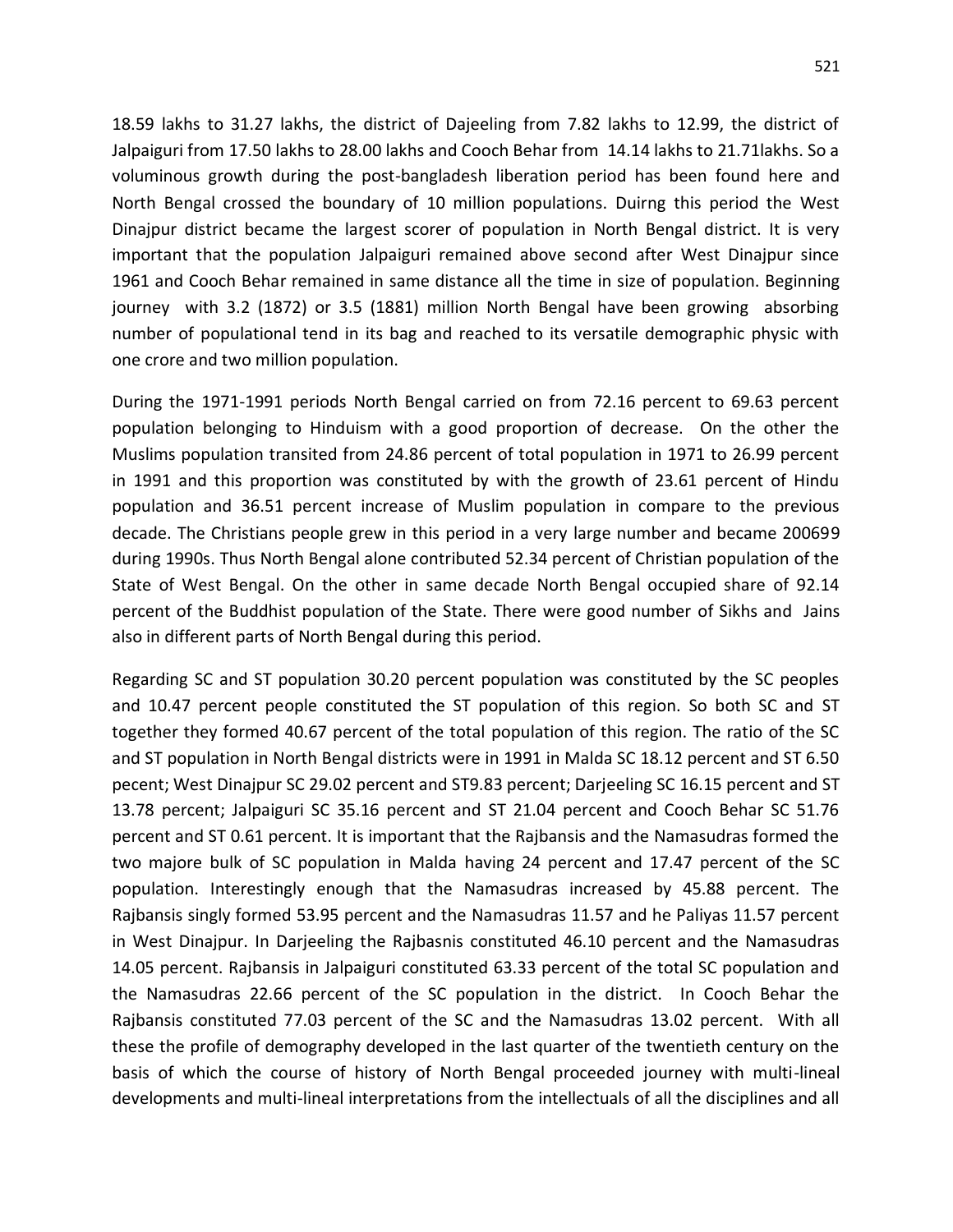strata of the society. However, in the above said of course of developments, number of crucial issues came under notice which may be regarded as the catalysts of turning politico-economiccultural history of this region. These may be pointed out as follows.

From the discussion of the ongoing chapters and the above summery of the discussion it comes to clear that the demographic profile of North Bengal in its present day size, structure , composition, geographical distribution, ethno-cultural mobilization is the development of linglinear process in which the hundred twenty years of my study (1871-1991) had been not only the instrumental but also remained the catalyst for all sorts of development it witnessed within the period and also for all sorts of development of the period of almost three decades followed my period of study. The gradual development of theoretical intellectuality in interdisciplinary way such as subaltern, structural, post-structural, post-modern arenas of academic thought processors have been resulting in bringing the margins in history. North Bengal, a geographically peripheral Indian land of which strategic importance was realized and acknowledged the geographic, climatic, economic, ethnic and overall strategic importance of the present-day North Bengal even in context of the nineteenth century period, had the ground for the formation of its modern demography with large volume of non-North Bengali elements during the period of the Bringing the region under British hegemony. Prior to that the structure of that periodic demography of North Bengal already had been formed of which discussion has little been done in the introductory chapter of this work. But the post-British British hegemonic period terminated the previous form and tuning North-Bengal an economically developing zone 'pulled 'initially the peoples of adjacent land who already were 'pushed' by the economic, political, climatic or any other causation flocked into North Bengal of the period. Thus the last three decades of the nineteenth century even up to the first decade of the twentieth century witnessed the new construction of Indian North Bengal demography unbalancing the previous profile and founding the new balance.

In fact, the investigation unearthed firstly the phenomenon of this de-construction and reconstruction of demography of North Bengal during the early part of the period of my investigation. Here we find the record of migratory movements of the Toto and the Mech, the two aboriginal early clans of this geographical periphery. This formation was also found in the sub-Himalayan mountainous tract of North Bengal where mainly through inhabiting in the tract by the peoples belonged Sikkim, Nepal, Bhutan and Tibet with a good number of people from the plains Bengal and other parts of India. In this process of upholding the old balance of demography and establishing the new one the majority section of the people constituted by the Rajbansi, Pliay, Koch and Desi and the Muslim population in the belt of Cooch Behar –Jalpaiguiri (permanently settled area)-Darjeelingn plains –Dinajpur –Malda region did not have much bothering s or also had not been much affected by the new developments as the reports and Government officials recorded. However, this formative period took a pause in the second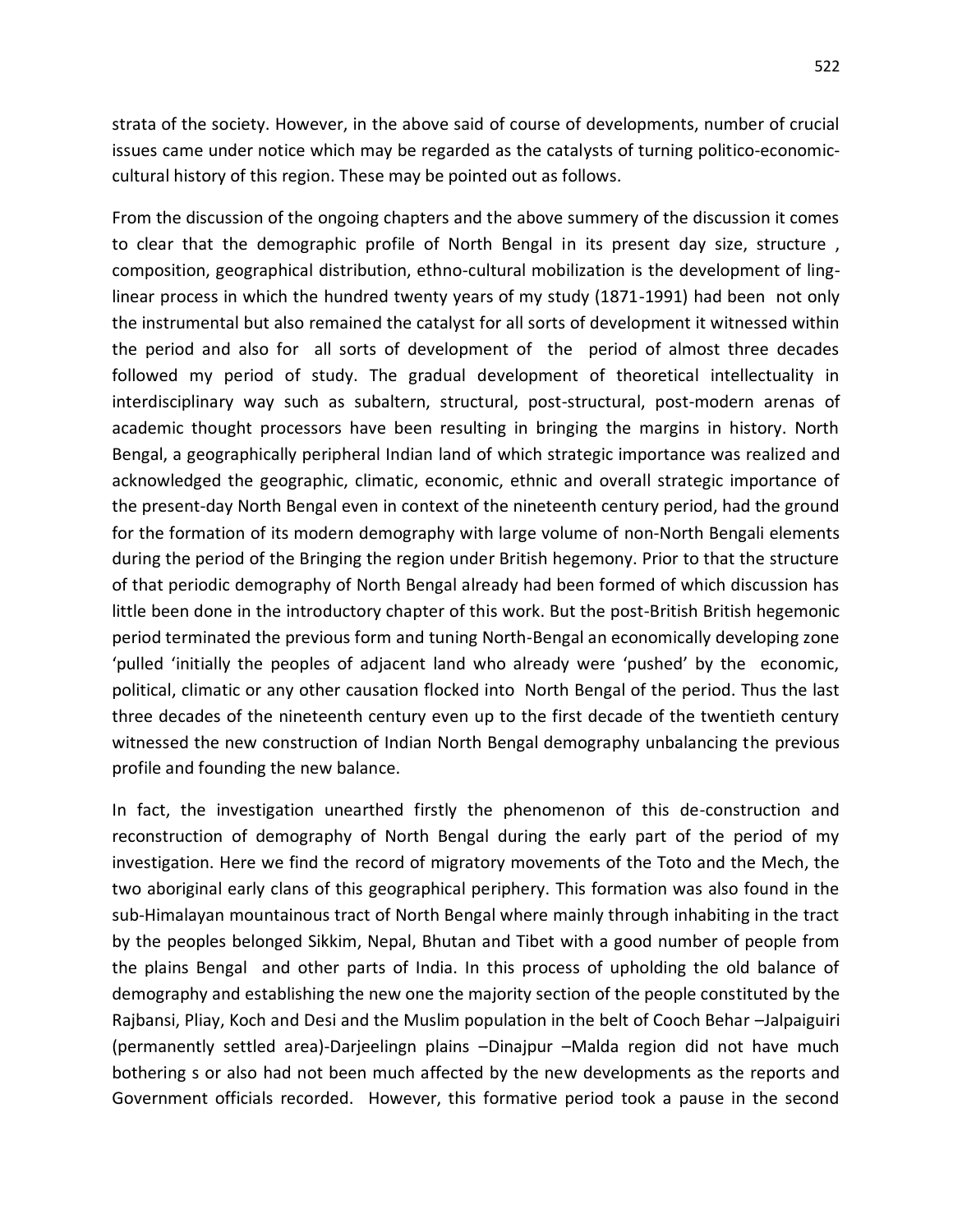decade of the twentieth century when some kind of saturation**<sup>2</sup>** seemed to be noticed by the contemporary officials of the British Government and which was also feared by LSS O'Malley in his reporting of Darjeeling district.<sup>3</sup> The British Governments report of IB also reported that the new demography had turned up the existing balance of demography in giving new patta lease to the Lephas of the Darjeeling hill in view of 'to protect them as the aborigins.'**<sup>4</sup>** During this period reverse migration of the immigrants also have been heard from Dinajpur district.**<sup>5</sup>**

However, an unnoticed developmental and demographic formation phenomenon had been occurred during this period. It was the family expansion and appearance of new generations in the families of the permanently settled migrants from the adjacent or other parts of Indian land or from the land of the Indian neighboring territories. Thus in the first quarter of twentieth century emerged a new demography in North Bengal in the form of second generation immigrants. Most of them being brought up in the soil and air of this region they gradually became akin to the North Bengal culture, even till the time basically based on the local Rajbansi people and Muslim population of the period. This might be one of the factor for which different reports of the British officials expressed the acculturates of the tribal people immigrated into North Bengal during the last quarter of the nineteenth century. So the immigrant tribal people in the plains also practiced some of the habits borrowing from the local peoples of this land. This kind of cultural co-habitation also had been described by the official records and reports. This was mostly happened in Malda –Dinajpur region. This may be corroborated by the fact that the process of Hinduisation of the tribal mostly carried on in the tribal belt of this part of North Bengal.

But the tribal who people who were recruited in the Tea Plantations and for whom colonial settlements were built in Wesern Duars areas led to form another isolated demography of the tribal population in North Bengal who had no much relation with the local people. So, cultural exchanges with the locals did not happen in context of that demography. This might have led the emergence of greater tribal solidarity among the different tribal people of the Western Duars in the latter period in a sphere of greater cultural metabolism. For this reason they could not become much closer contact with the plans people or the other Hindus. So the process of Hinduisatioin could not be found in this part of Western Duars of North Bengal. Rather Christianization is much present in this tribal part of North Bengal. It had been known from the secret I.B. records that some of the tribal took a move initiative to merge Darjeeling-Jalpaguir with Assam to be more consolidated in the Assam-Jalpaiguri-Darjeeling tea tribal belt.

The Oraons were the originally settled agriculturists and coming into North Bengal districts of Jalpaiguir and Darjeeling were employed in the hill's Terai and Durars region as tea labourers. So they again migrated to the villages nearby and engaged in cultivation of land. [**Field survey and Interview**]However, they had to live with the other tribal people like the Santals, Mundas and the Nepalis in a multi ethno-cultural social environment. In this circumstance they continued to practice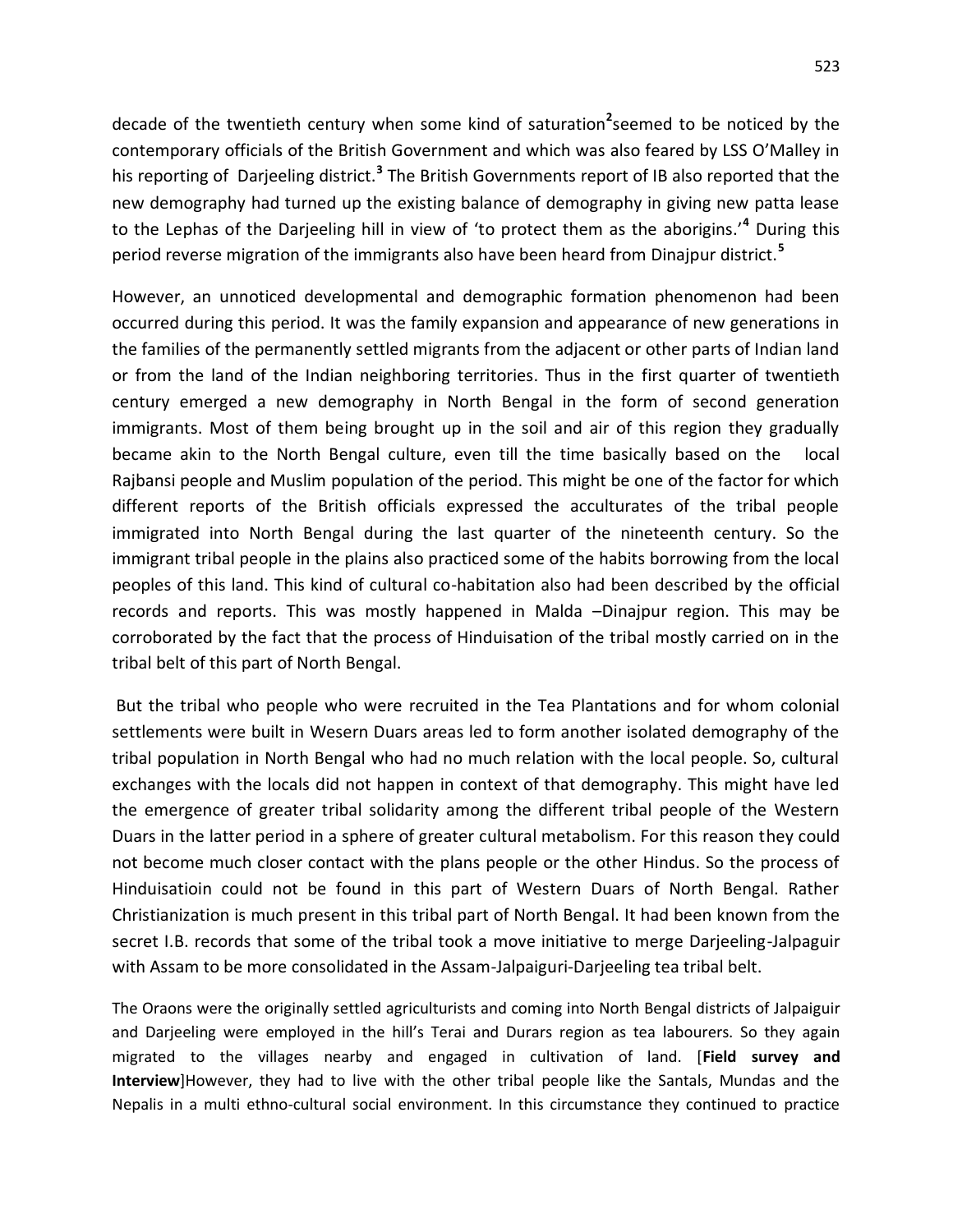their own community cultural activities. In spite of this they had to assimilate with a new identity of integrity of the 'tribal ethnic' group with the other tribal people with the unitary connotation of 'Adibasis', unipolar profession of 'tea labour', in a single geo-physiographical entity of 'Duars'region, similar constitutional recognition of ST and single medium of exchange taken as 'Sadri.

**<sup>6</sup>**However, if this was the obverse side of the story, than there was also the reverse side. In that case the influx of the large number of the upper caste people in this northern part of Bengal for professional, commercial, trading, educational and many other causes led to the new demographic settlements in the relatively urban areas of North Bengal. This people as like as the so called 'Bhadraloks' who had no better thought about the local people. This Hindu caste of people constituted by the Brahmins, Kayasthas, telis , Kundus,Sahas, Baniks, Gandha Baniks and many others and even the upper Indian upper castes creating an urban demography in different districts of North Bengal. They had a feeling of cultural superiority leading to inferior treatment to the local Rajbansi, Muslim even to the tribal people. This might have become in the way of acculturation of the two communities rather created socio-cultural alienation. However, this did not reach to any level of confrontation, rather for dependency on the upper caste Brahmin for recognition of Kshatriyahood. However, as a byproduct of the phenomenal development of such alienation led them in regeneration and revival movement in the line of Rajbansi Kshatriya movement. The 'Varna Hindus' also treated as inferiors,. They were not entertained cordially in the Varna Hindu houses. They were given '*piris'* to seat at the floor. This naturally paved the way of alienation and growing coinsinces among both the Muslims and the Hindus for their cultural regeneration on one hand and the anti-Hindu sentiment for the Muslims and apathy towards Hinduism for the lower Hindus on the other.**<sup>7</sup>**

As we told the factor of saturation as the decrease of immigration in North Bengal another factor for the phenomenon was that the political and economic condition of the source region of Santal Parganas and the Chhota Nagpur regions were not provoking for the immigrants to come into North Bengal region. On the other the Muslim people of the Murshidabdad region were finding new destination of Calcutta Cosmopolitan and its surroundings. However, in 1920 the colonization process of Darjeeling hill region by the Nepalis continued then. The government report of IB reported enhancement of rent and granting leases for lands in Ghum Pahar, Jore Bunglow in the district of Darjeeling.<sup>8</sup> There is the IB record of IB also are there in Archive about the proceeding of survey and settlement operations in leasing the land.**<sup>9</sup>** Again in leasing land the Government was also aware about the protection of the aboriginal people.**<sup>10</sup>**In early phase of colonization of Darjeeling hil and Terai region the people from Nepal, Tibet and Bhutan were engaged in trading activities as peddler traders. But gradually the immigrants from plain region also appeared in the hill tract, Terai and Duars region of the Northern part of North Bengal. Thus the economic control of this region gradually transferred from those hill men to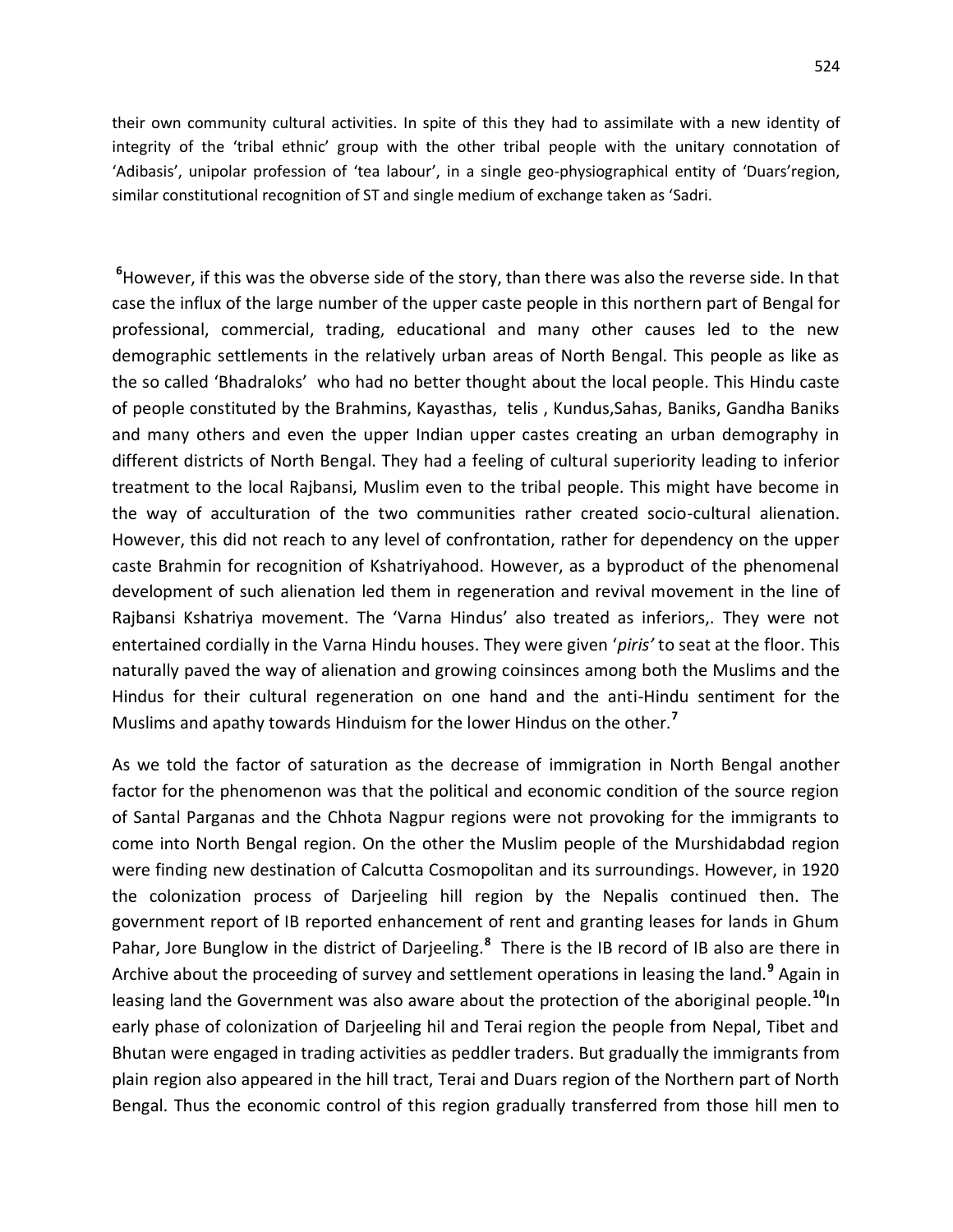plains men not only from Bengal but also from different parts of Bengal proper, different provinces of India leading deteriorating the condition of hill men traders. During pre-partition period the hill men were very much eager to have the government service posts of the superior staff and inferior staff to be filled by the hill men mostly they claimed to the government for this increasing employment in the Govt. offices in Darjeeling hill. **<sup>11</sup>** However in 1930s and onward again the process of immigration got pace in North Bengal region. This was because of the gradual economic expansion of North Bengal districts based on tea cultivation; trade in wood, tea, Jute and development in communication all in water, road and rail. Thus again element of change in demography were coming to make effect. Besides, the geo-economicethnic agglomeration based on the immigrants' settlement also happened in the twentieth century. So claims, movements, demands came to be hovered in the twentieth century leading to the upgrading shift and mobility of different ethnic groups, cast groups and religious communities. Thus the movement by Chasi-Kaivarta and their attainment as being Mahishyas upgraded them slowly from their fellow Jalia Kaibartta. Likely the demand of the Shahas for Vaishya recognition and Sundi's or Sunri's demand of 'Saha' recognition though was for upgrading mobility, kept continued their social differences. Though the developments occurred in Bengal line at Calcutta the outcome might have good impact in other parts of Bengal like North Bengal districts. However, during the period of the caste movement and caste mobility the demands were shifting from one to another, even after fulfilling the early one. Thus after having recognized of Mahishya by the ChasiKaibartta, one section of them demanded during 1930s of 'Kshatriy' or 'Mahishya Kshatriya' and by another section of them of 'Devadas'. The most important is that the Oraons also demanded for 'Kshattriya' status during this time. **<sup>12</sup>**

 The Government's step of lower class representation in government in 1920s by mobilizing the lower caste Hindus under the connotation of 'Depressed Classes' excluding the Hindus and the hill tribes led to the great mobilization of the caste in Bengal in general and in North Bengal in particular. In 1930 specific use of castes in government records gave impetus to the cast mobilization. **<sup>13</sup>** During this time the people of different castes began to move to have recognition as specific castes based their profession and specific livelihood leading to the emergence of a great number of caste groups even closely differing each other. Thus the 1931 census aimed to strongly implement the name of real caste of people. Petitions and counter petitions for recognition and not in the caste leading new divisions of the Hindus society in twice born, Hindu Varna, not any other caste and even the Sudras. However, the responses to this were few in Bengal general and more few in North Bengal in particular. **<sup>14</sup>** There was mobilization from the Muslims of this region as the jolahas claimed for Mumin. The Sekhs protested against their inclusion cultivating people of 'Bengalis'. However, wit this a relaxation in caste mobility also developed with separation of the different claiming castes such as between the Koch, Paliya and the Rajbansis; Mahisyas and Jaliakaibartas; Tellis and Tillis and so on. Thus in hill the Bhutias from Tibet and Sikkim were separately recorded. The 1941 census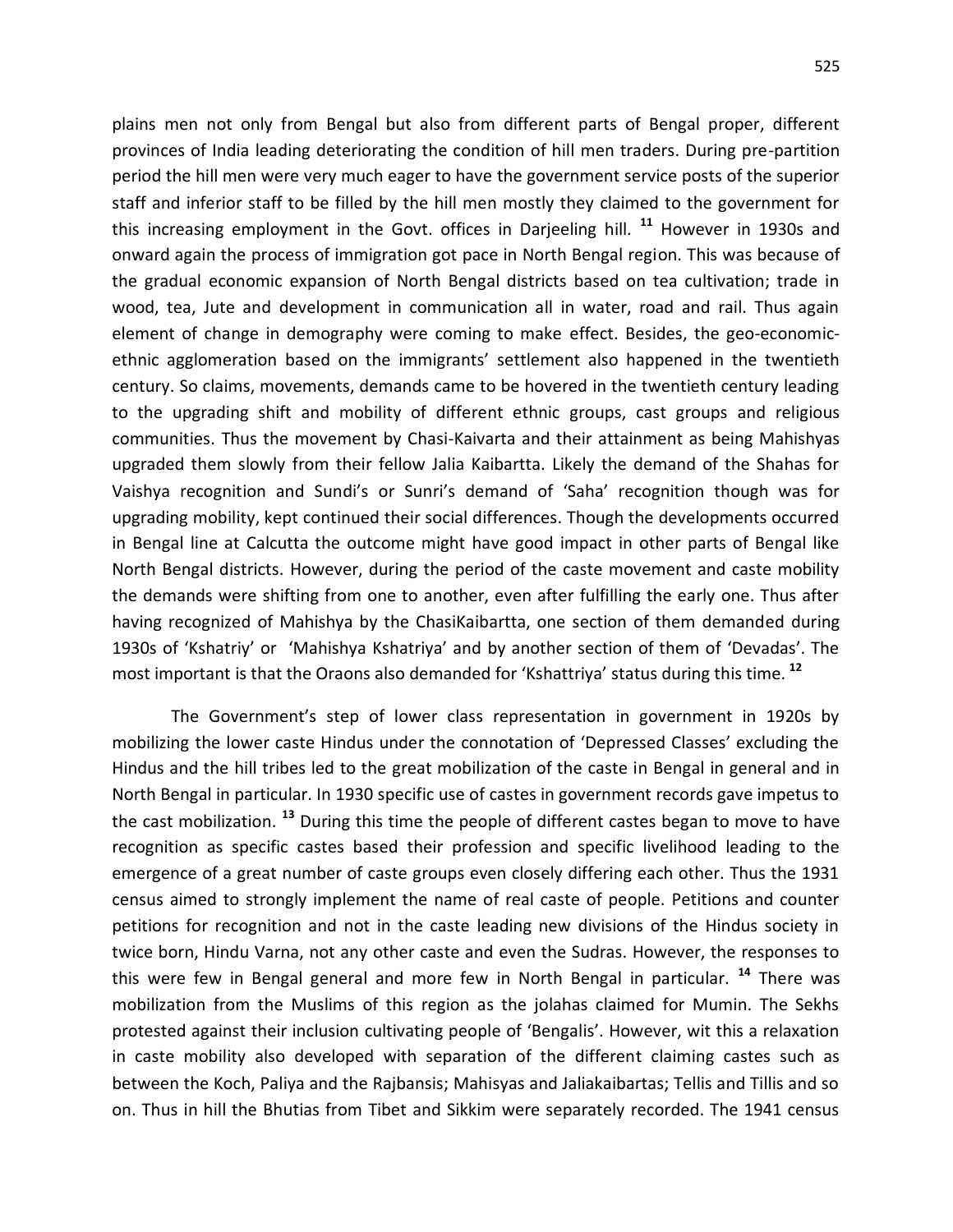enlisted the non-Muslim population of Bengal into Scheduled Castes, Non-Scheduled Castes and the Tribes.

It should be mentioned here that there was great increase in scheduled caste population in the North Bengal districts during post-partition period. Both the SC and ST population agglomerated in one or another places leading to the emergence of Schedule caste and Scheduled Tribe villages in large numbers in different parts of North Bengal. Even there were some villages where cent percent people belonged to SC communities.

The partition of India in 1947 was a great event in the history of demography of North Bengal. It had direct and indirect both the impact. I have discussed in second and third chapter about the phenomenon of partition and its impact of demography. In fact, the post-partition period with a great flow of this migration led number of changes in profile of demography. So, the period of post partition periodic two decades many be regarded another phase of construction of demography. Initallly the upper caste and classes, then the middles classes and finally the lower caste Hindus specially the Namasudras in large volume came in regular stream into the districts. The period followed the Bangladesh liberation movement witnessed more large volume of immigration into North Bengal, though the post-war periodic immigration came to be happened in the form of illegal migration. This again deconstructed the demographic structure formed in the last quarter of the nineteenth century and the first quarter of the twentieth century. From the IB report the government steps of a good number of Border Posts, as referred in bibliography, in differtaant parts of North Bengal is clear. But still the process of illegal immigration has not been taken as a serious issue so far the government steps in case of Bengal is concerned. The people also became tolerable to this phenomenon. So we do not find any fierce friasko in the land of North Bengal under our discussion, about the so called illegal immigrants (not the infiltrated terrorists) as like as the adjascent and neghbouring territories our North Bengal. Thus a new demography emerged in the last quarter of the twentieth century basing on which the twenty first century demography of North Bengal developed in new caste composition, economic proliferation and political and cultural orientation.

The post-partition periodic North Bengal absorbing the displaced and immigrants of East Bengali people witnessed different functional group of caste that enriched the region of North Bengal with their efficiency in different specific fields. Thus the overcrowding of the Namasudras in rural areas of North Bengal districts led to the higher quantity of land in cultivation, even turning the non-arable or waste land under fertile with higher technology of cultivating the land and with resulting of higher production of the land.<sup>15[</sup>.] This is interpreted by the young scholars as 'knowledge migration or rather immigration' into the region. The Malos, being efficient in fishing became engaged in fishery profession at Bulbulchandi of Malda district leading to the lowering of price of fishes there.**<sup>16</sup>** The immigrants of East Bengal living at Palpara, Matigara, Siliguri were professionally the earth workers who coming into this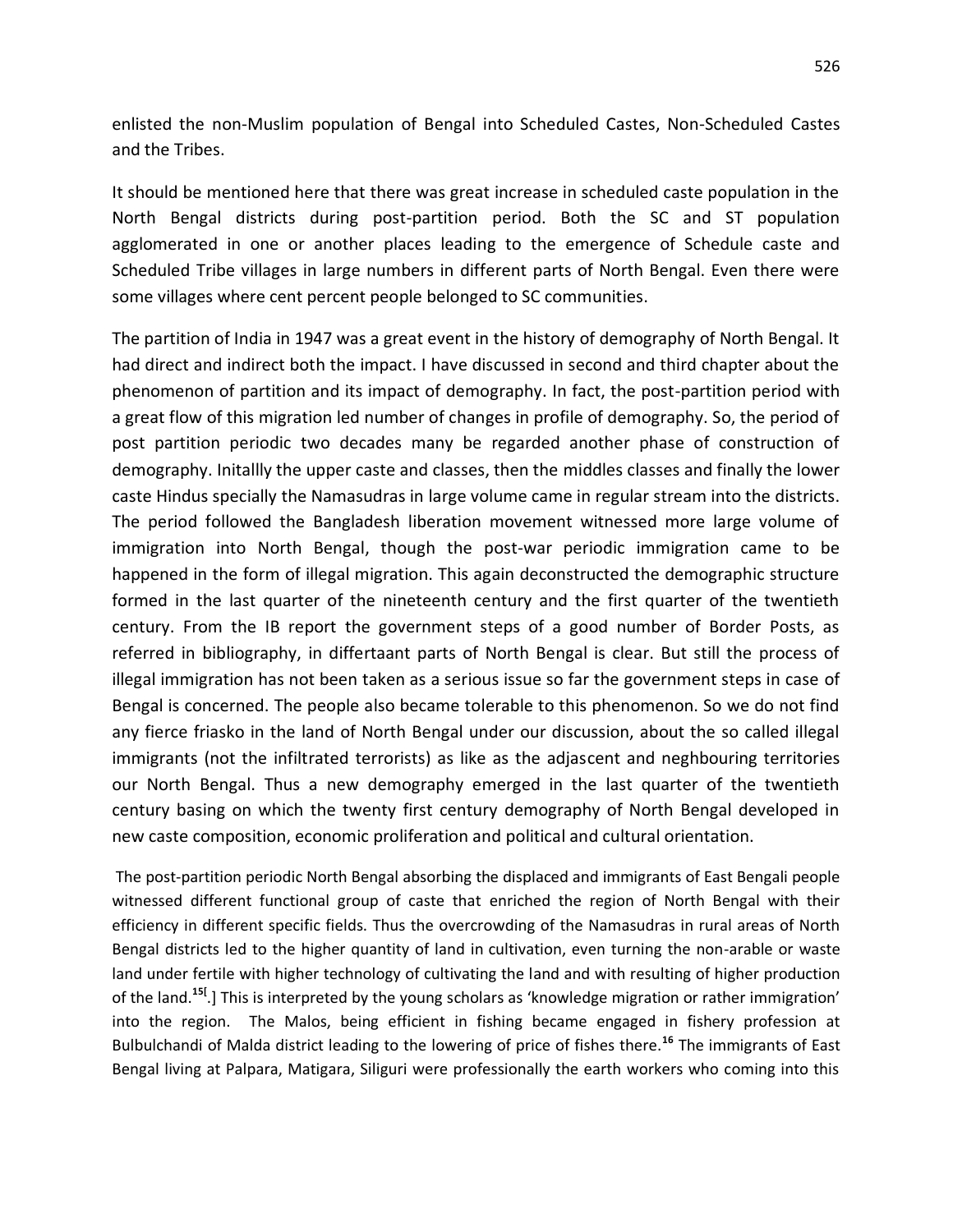settlement also continued the profession and became prosperous and also made the region prosperous turning the area as pottery industrial area.**<sup>17</sup>**

 In fact the North Bengal economic expansion since the clearing of jungles and turning the waste land into cultivating land through the way of land enterprise with tea plantation, agricultural commercialization, small scale industrialization in all economic activities were contributed and enriched by the different functional groups during the colonial period and latter on the commercial class with capital during the late colonial and post-colonial period. Besides, the changing pattern of land system, Government policy of procure and distribution all these marginalized the traditional landed class in North Bengal. This alienating them led them in political mobilization to some extent. However, the political participation of the North Bengal people in National Movement made them politically oriented and in post independent period they participated in large number and procured political orientation and taking the constitutional order they became largely engaged in electoral politics. For from the last chapter it has become clear that the Caste formation of demography led the delimitation of constituency in such way that the basing on demographic distribution in the districts of North Bengal.

On the other in hill of Darjeeling district the Nepali became outnumbered to the other hill communities. We have come from the linguistic statistics that large number of non-Nepali people returned their mother language as Nepali. So a hill men consolidation has been emerged under the banner of the Gorkha identity moving for a separate state within Indian Union. T.B. Subba, the sociologist highlighted over the anti-hillmen inclination in the movement. However, it is true that post-colonial demographic restructure in all through the North Bengal led the participation of all the communities in political development of the State of the nation for the right of the people. In this the candidature of the constituencies itself disclose the demographic composition of that region.

It has been found in different reports that generally the Rajbansis were inclined with agrarian economy as their family profession and any changes were not to be embraced by them. But the rapid demographic changes carrying economic changes of the region also led them towards new professions, though in a smaller extent. So after initial reactions a new professional class also began to emerge among the Rajbansi people of North Bengal. This new educated professional class among the Ranjbansis gradually began to replace the landed middle class of the region. But changes also happened among this newly emerged professional middle class being less accounted with the old values of their society. For the service oriented middle class for occupational cause had to leave their villages and they settled in the urban areas and thus they imbibed urbanism. However, in spite they might not have been totally absorbed in the new urban culture, but more important is their identifying themselves with their old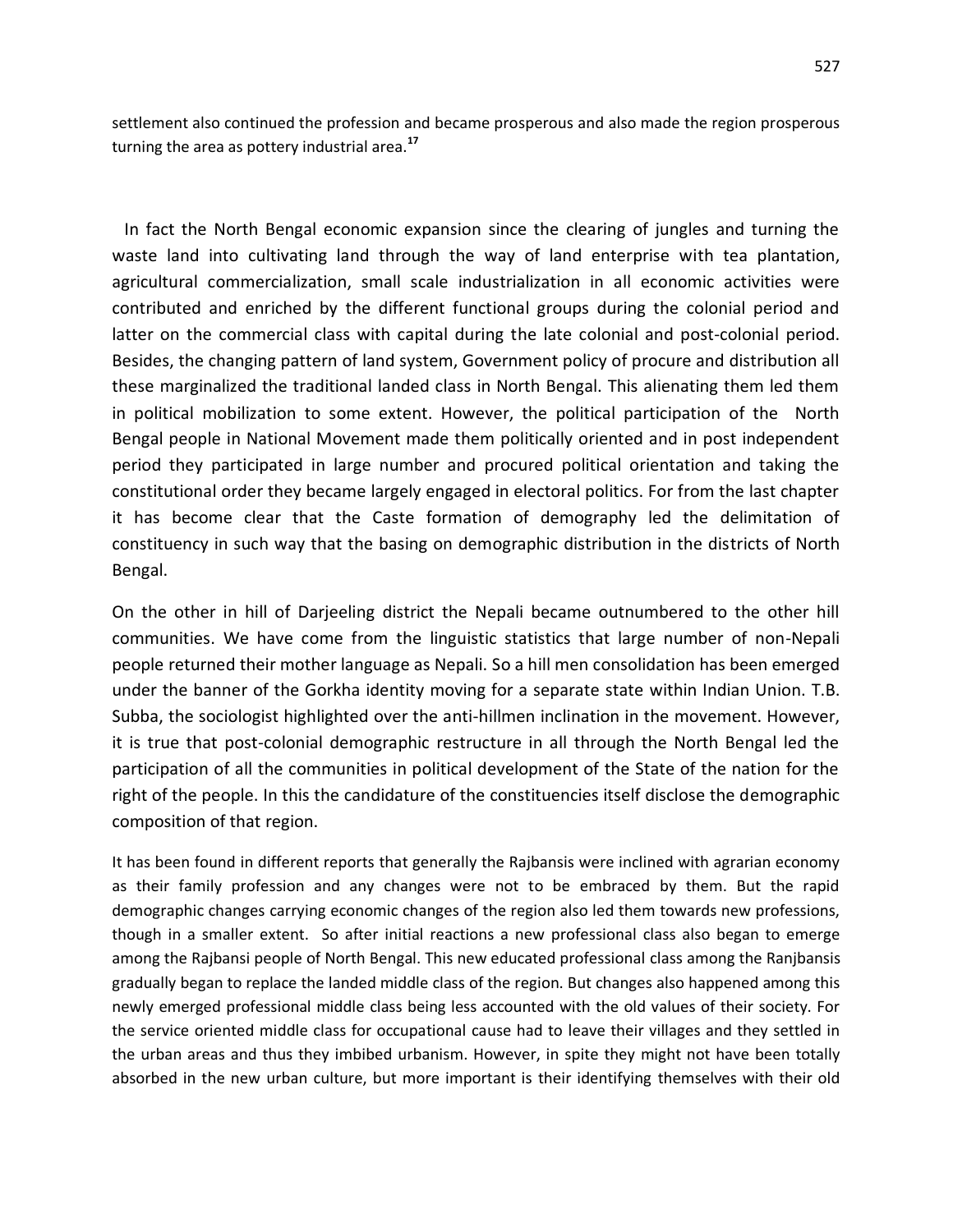values as before. Thus a feeling of identity crisis emerged among them leading again some of them to be involved in the cultural revivalism.

 With the settlements of different ethnic group of people Darjeeling hill and Jalpaiguri Duars emerged in North Bengal as so called 'ethnological Museum' leading the belt a special ethnic-cultural-economic zone. The tourism industry developed in this region not only for geo-environment of the region but also diverse ethno-cultural nature and feature of the demography of this belt. Diverse languages, dresses, different food habits, different ornamentation of the different ethnic people attract the people of not only of different parts of Bengal or India but also of the world. Thus the products of handicraft produced by the different ethnic people of the Darjeeling hill-Jalpaiguir Duars belt had also great demand not only for the tourists but also in different parts of Bengal and India specially in the plains of North Bengal and Bengal. It led the belt in forming a special ethno-cultural-economic zone in culmination with the tea economy. So special industrial items such as Tibetan Blanket, Darjeeling Shwal , Bhutia Sweater, Lepcha weaving are of special demand in various market. They are sought by the people in general during time of any big fair like *Ras Mela* of Cooch Behar.

From the above study it has come to clear that through a long periodic construction, de-construction and reconstruction during our period of our study divided North Bengal into number of demographic jones. Thus, from broader perspective, in colonial period the southern North Bengal of Malda-Dinajpur belt having demography with religious, linguistic, caste and ethnic affinity emerged. The northern part of Bengal with Darjeeling hill-Jalpaiguri duars belt having the same pattern of caste or ethnic-relgiouslinguistic demography developed. On the other the south-eastern north Bengal of plains of Darjeeling-Jalpaiguri-Cooch behar belt developed having demography with religious-caste-linguistic affinity. But if we make more micro level analysis then the geo-cultural diversities will divide the North Bengal region into too many cultural blocks. In this compartmentalization of North Bengal the demographic settlements played the most significant role.

 The people of different origins other than Bengal began to speak in Bengali language leading to the emerging of new dialect of Bengal language also in North Bengal region. This is very significant that due to the necessary of profession and other the large number of people alien to Bengali language used to speak Bengali in their own way. Thus the due to the efforts of Hindi people speaking Bengali language gave birth to the 'Khotta' dialect of Bengali, the mixture of the Bengali and Hindi languages, in the district of Malda. A good number of people spoke in this language in the Barind region of Malda and the areas adjoining to Bihar. It is very important that linguistic absorption, even declaring to mother tongue, by the immigrants from the host people is the way of regionalization of them through cultural dilution in the host region and society. The Maithili Brahmins largely living in Araidanga, Milki, Amriti, Bangitola etc. adopted Bengali as their mother tongue instead of Maithili. In 1980 it was reported that the number of Bengali speakers among the Maithilis was considerable.**<sup>18</sup>** in fact, after two or three generation the people outside Bengal origin naturally have taken Bengali as their mother tongue because of bringing up in the Bengali environment with a same geography surrounded by the Bengali people and culture. As a result the third to fourth generation of the migrants who had come into North Bengal in the last quarter of the nineteenth century were very smooth and do not feel uncomfortable in speaking Bengali. Most of them spoke in Bengali outside their community.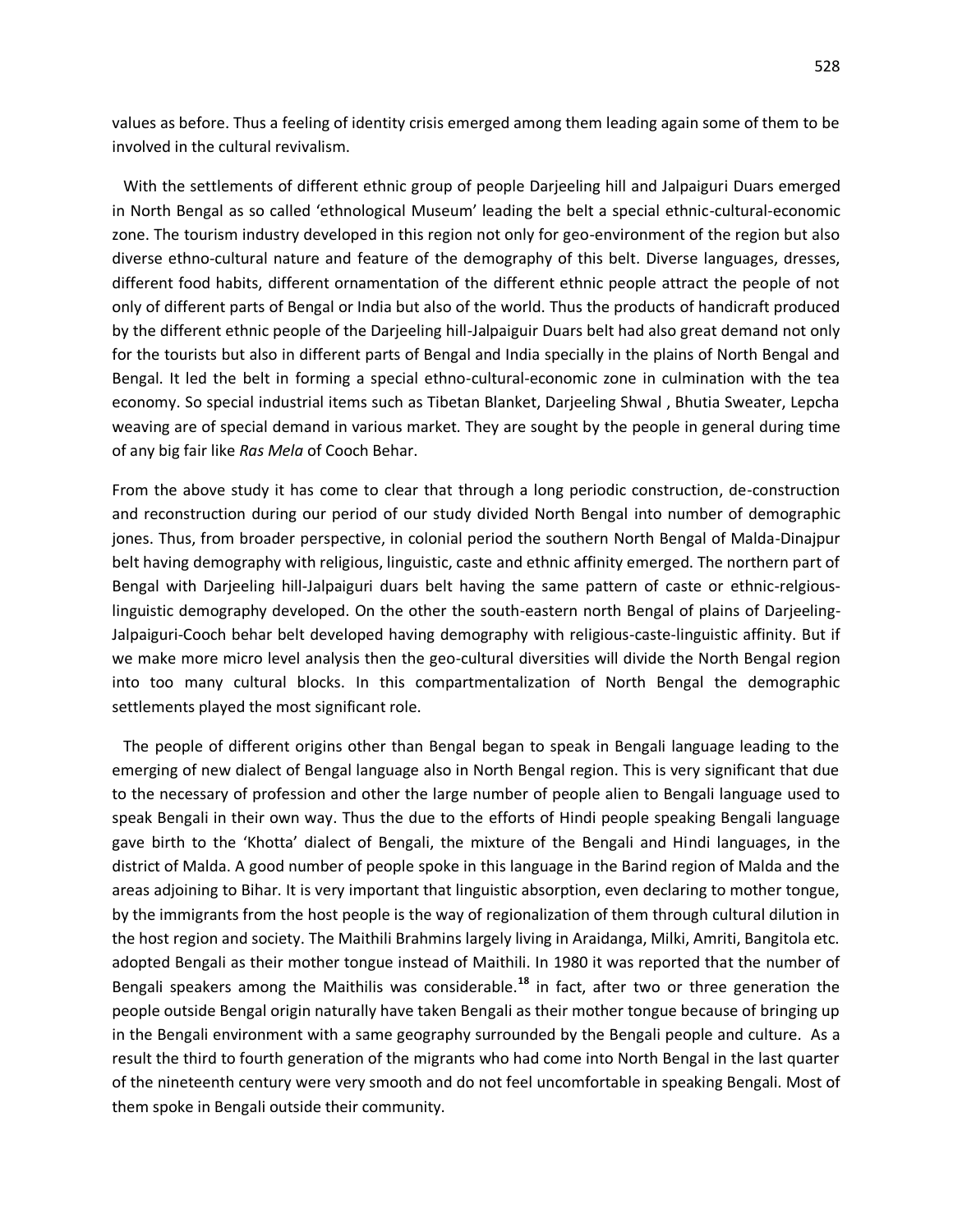Other changes were found in relation to the local people of the having borrowed different practices from the local people the Rajbansis and lending theirs to the local people. Initially the displaced persons from East Pakistan, mainly the Hindua, got shelter in huge number in the house of the Rajbansi people, especially the Jotedars or in their lands mostly waste in nature. It happened especially in the rural areas where the evicted Hindu people from East Pakistan flocked into. In 'Uttarer Howa' Dinesh Dakua had shown how the Rajbangsi and the migrant people lived together helping each other and participating in social gatherings of each other. **<sup>19</sup>**[**The story of 'Danga Dola' in Uttarer Galpo, Dakua, Dinesh**] With the passing of time cultural assimilation also happened but in smaller extent. For example prior to 1990s there scare references of marriages relation between the two communities. In dressing, food habits, worshipping, speaking and pronouncing Bengali languages and words and in work habits they had great differences. However, with the passing of time many Rajbansi cultural habits intruded into the migrant Bengali Hindus and many of them to the Rajbansi cultural habits.

During the colonial period the agglomeration of the settlements were formed by the immigrants of different sects, communities, races and castes. Thus the Santal Settlements, Oraons settlements, Nepali settlements, Munda settlements, the Jele Kiabrtta settlements etc. all in rural areas or the areas by the rivers and Bihari settlements, upper Indian trading class settlements, the Upper caste Hindu settlements all in urban areas. The people living prior to them, the locals like the Ranjbansis, the *Dseshis*, the Koches, the *Palias* all lived in concentration in the rural and semi urban areas. The Muhammedans basically the cultivating class lived in the rural areas also being clotted. To the outsiders the Ranjbangshis were known as the *Bangals* and the areas where they resided were known as the *Bangalparas.* Likewise the Deshis in Malda were called as the *Gaur Deshsis*. **<sup>20</sup>** All these denoted their indigenous origin distinguishing them from the other settled peoples like the different tribes, Upper caste Bengalis, Biharis and the Upper Indian upper castes. Thus various cultural segments developed in accordance with the agglomeration of the settlements. However, with the development of British administration in the North Bengal region and modernization of the tract including the State of Cooch Behar, development of education, economic activities, new land settlements, growth of peoples' mobility led to the interactions, exchanges among the different communities of different settlements

## *Notes and References*:

- 1. *Census of India, 1971, Series-22, West Bengal, Part-II, C(i), Social and Cultural Tables (Table C-VII and C-VIII***), Bhaskar Ghosh, p.92**
- 2. **Census Repors on Bengal, 1911 and 1921**
- 3. **O'Malley, LSS, Bengal Distric Gazetter,1907**
- 4. **File 11R-33, of 1925 Progs, 4-7, October, 1926, IB rcord**
- 5. **Carter, M.O., Report**
- 6. Secret Report, to the superintendent of Police, Jalpaiguri, from M.O.S., S.C. Majumdar, DID, DIB, Jalpaiguri,dated 4.1.48